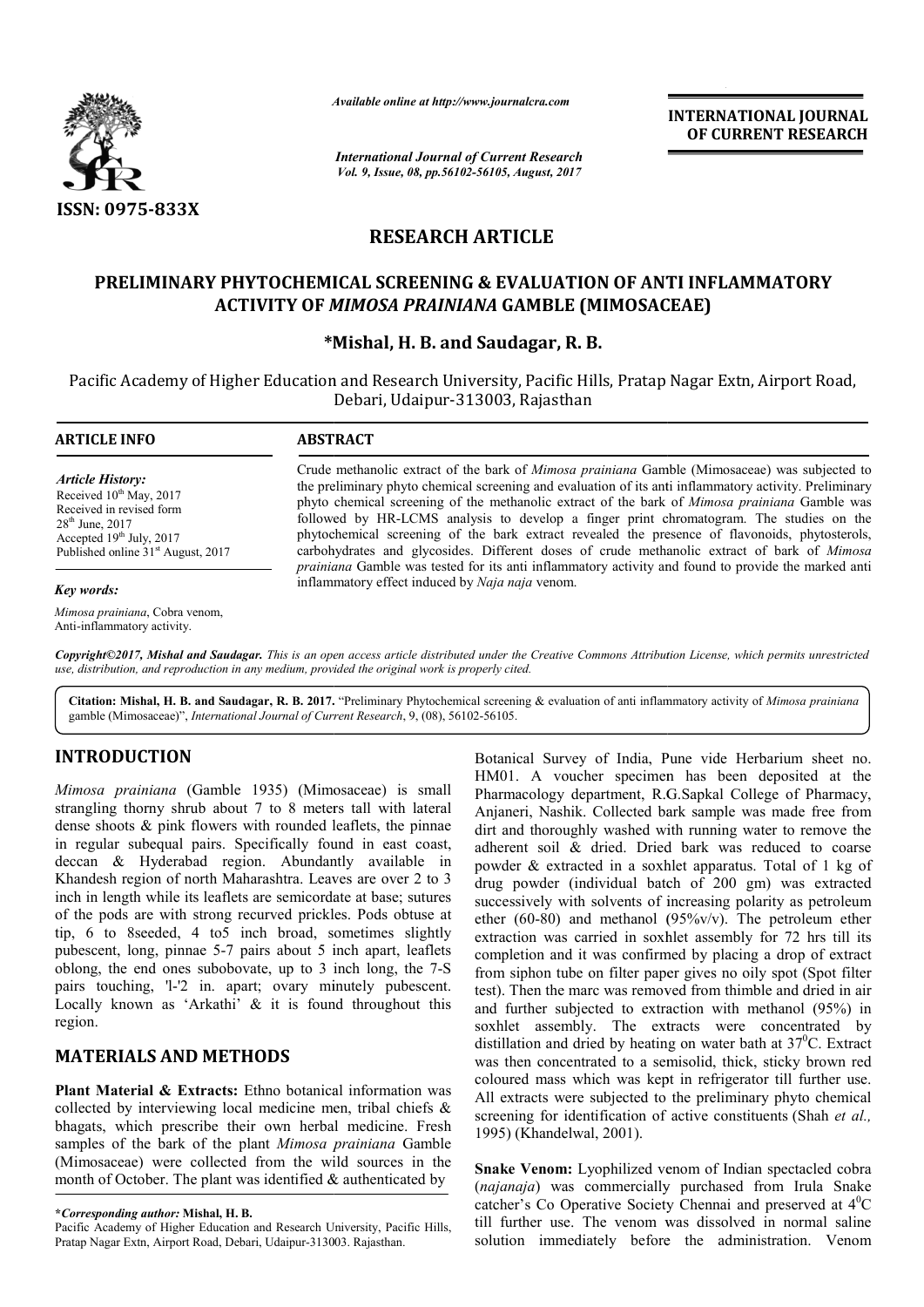concentration was expressed in terms of dry weight. (mg/ml stock venom).

**Animals:** Swiss albino mice (18-20 gm) of both sexes were used for this study. They were housed in plastic cages at room temperature with a12 hr light/dark cycle. They had a free access to drinking water and standard diet. Experimental protocol was submitted to the Institutional Animal Ethics Committee and was cleared by the same vide No. RGSCOP/Ph.D/2013-2014/051405/11.

External screening: Ether as well as methanol extract<br>
20 gm) of both sexes were<br>
housed in plastic cages at room<br> *Adark* cycle. They had a free **HR-LCMS** Analysis of methanolic extract of the bark of<br> *Adark* cycle. They Phyto chemical screening: Ether as well as methanol extract was subjected to the qualitative phyto chemical analysis using standard methods. (Table 1)

#### HR-LCMS Analysis of methanolic extract of the bark of *Mimosa prainiana* **Gamble**

Methanolic extract of the bark of *Mimosa prainiana* Gamble was analyzed by HR-LCMS to develop a finger print chromatogram. The extract was tested against the available flavonoid reference compounds (markers) and the results were further used for the standardization of the extract. (Figure 1a, b, c) LCMS to develop a finger print<br>act was tested against the available<br>bounds (markers) and the results were<br>ardization of the extract. (Figure 1a, b,

**Fig. 1a. HR-LCMS fingerprint chromatogram of Methanolic extract of**  *Mimosa Prainiana Mimosa*  **(Glutathione**)



**MS Spectrum Peak List** 

| m/z      | Abund      | Formula                                                                | lon      |
|----------|------------|------------------------------------------------------------------------|----------|
| 595.1613 | 3832035.75 | $C_{20}$ H <sub>32</sub> N <sub>6</sub> O <sub>12</sub> S <sub>2</sub> | (M+H)+   |
| 596.1668 | 2094510.85 | $C_{20}$ H <sub>32</sub> N <sub>6</sub> O <sub>12</sub> S <sub>2</sub> | $(M+H)+$ |
| 597.1687 | 426088.93  | $C_{20}$ H <sub>32</sub> N <sub>6</sub> O <sub>12</sub> S <sub>2</sub> | (M+H)+   |

Fig.1b. **HR-LCMS fingerprint chromatogram of Methanolic extract of** *Mimosa prainiana* **(Dicumarol)** 



**MS Spectrum Peak List**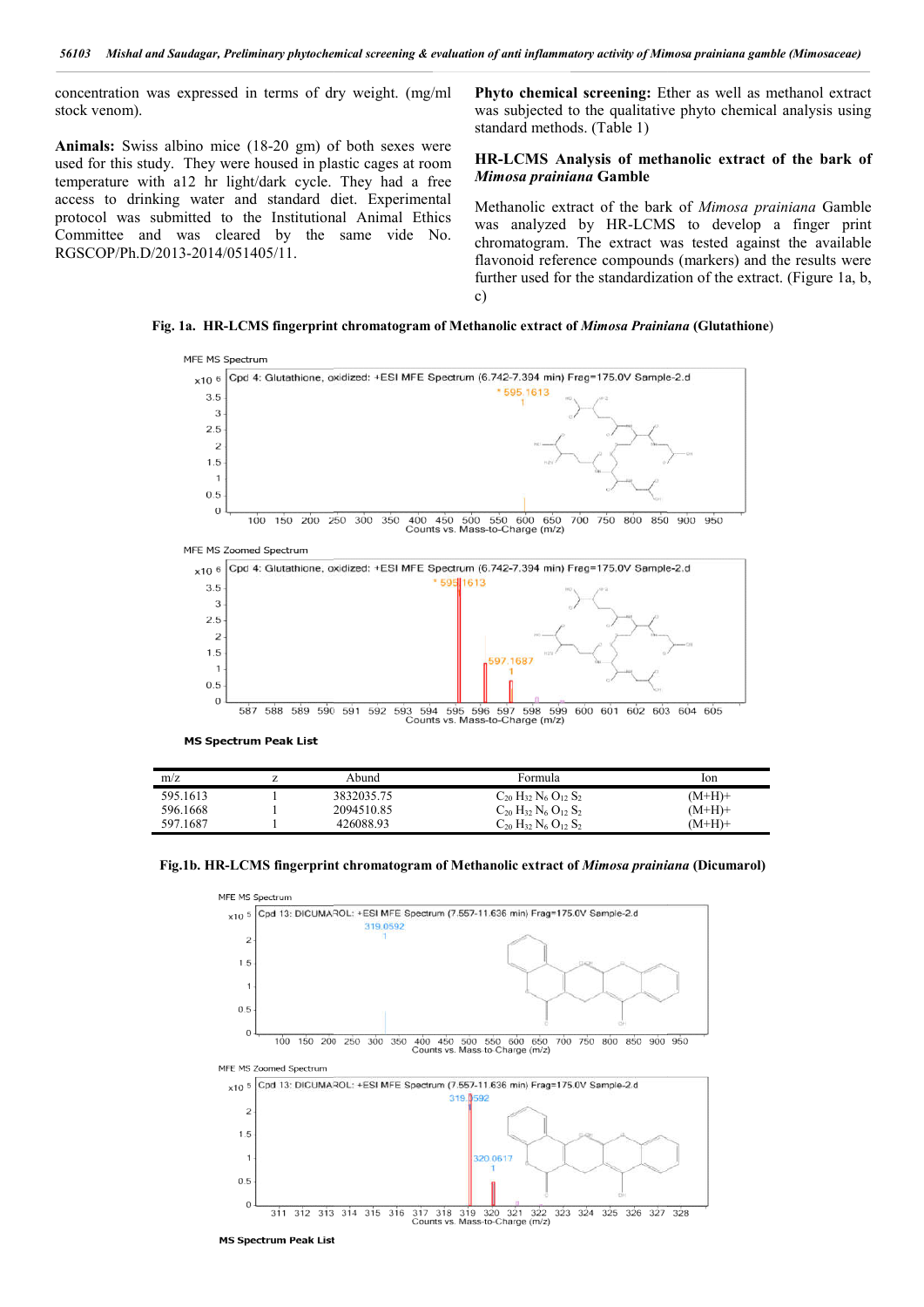| m/z      | ▵ | Abund     | ∙ormula                                  | lon      |
|----------|---|-----------|------------------------------------------|----------|
| 319.0592 |   | 239418.38 | $\rm{C}_{19}$ $\rm{H}_{12}$ $\rm{O}_{6}$ | (M+H)+   |
| 320.0617 |   |           | $-19 \text{ H}_{12} \text{U}_6$          | $M+H$ )+ |

| S. No. | Test                                       | Petroleum ether extract | Methanol extract   |
|--------|--------------------------------------------|-------------------------|--------------------|
| 1      | Test forPhytosterols                       |                         |                    |
|        | Salkowski test                             |                         | $^{+}$             |
|        | Lieberman-Burchard test                    |                         | $^+$               |
|        | Sulphur test                               |                         | $^{+}$             |
| 2      | Test for Alkaloids                         |                         |                    |
|        | Mayer's reagent test                       |                         | $^{+}$             |
|        | Dragendorff's reagent test                 |                         | $^+$               |
| 3      | Test for Steroids and Terpenoids           |                         | $\overline{+}$     |
| 4      | <b>Test for Flavonoids</b>                 |                         | $^{+}$             |
| 5      | <b>Test for Phenols</b>                    | $\overline{+}$          | $^+$               |
| 6      | Test for Tannins                           | $^{+}$                  | $^{+}$             |
| 7      | Test for Saponins                          |                         |                    |
|        | Foam Test                                  |                         |                    |
| 8      | Test for Carbohydrates                     |                         |                    |
|        | Molisch's Test                             |                         | $^{+}$             |
|        | Fehling's Test                             |                         | $^{+}$             |
| 9      | <b>Test for Proteins</b>                   |                         |                    |
|        | Biuret test                                |                         |                    |
|        | Millon's test                              |                         |                    |
| 10     | Test for Amino acids                       |                         |                    |
|        | Ninhydrin test                             |                         |                    |
| 11     | Tests for Glycosides                       |                         |                    |
|        | Test for cardiac glycosides                |                         |                    |
|        | Legal's Test                               |                         | $^{+}$             |
|        | Test for deoxysugars(Keller-Killiani test) |                         | $\hspace{0.1mm} +$ |
|        | Test for Anthraquinone glycosides          | $\overline{+}$          | $^{+}$             |
|        | Borntrager's test                          |                         |                    |

**Table 1. Results of the Phytochemical screening of Methanolic Extract of** *M***.** *Prainiana*

 $\overline{(-)}$  = absent;  $\overline{(+)}$  = present; \*-bioactive crude extract

**Table 2. Effect of Methanolic Extract of** *Mimosa prainiana* **Gamble bark on the cobra venom induced edema in mice**

| Treatment With Extract | Venom µg/0.1 ml | Paw volume $ml \pm SEM$ |                   |                          |                   | Inhibition of edema %    |
|------------------------|-----------------|-------------------------|-------------------|--------------------------|-------------------|--------------------------|
| Mg/kg                  |                 | $0.25$ hr               | 0.5 <sub>hr</sub> | 1hr                      | 2 <sub>hr</sub>   |                          |
| $\sim$                 |                 | $0.36 \pm 0.020$        | $0.52\pm0.022$    | $0.58 \pm 0.023$         | $0.85 \pm 0.020$  | $\overline{\phantom{0}}$ |
| 20                     |                 | $0.31 \pm 0.018$        | $0.47\pm0.021$    | $0.54 \pm 0.020$         | $0.68 \pm 0.014*$ | 36.6                     |
| 40                     |                 | $0.36 \pm 0.020$        | $0.46 \pm 0.020$  | $0.55 \pm 0.020$         | $0.64\pm0.013*$   | 28                       |
| 60                     |                 | $0.34\pm0.018$          | $0.41 \pm 0.028$  | $0.49\pm0.027$           | $0.71 \pm 0.017$  | 36.9                     |
| 80                     |                 | $0.33 \pm 0.017$        | $0.39\pm0.019$    | $0.48 \pm 0.026$         | $0.72 \pm 0.016$  | 38.9                     |
| Control                |                 | --                      | --                | $\overline{\phantom{m}}$ | --                | $\overline{\phantom{a}}$ |

 $N=4$ , P\*<0.001, Values are expressed as  $\pm$  SEM

**Anti-inflammatory activity of** *M. prainiana***:** The anti inflammatory activity of the crude methanolic extract of *Mimosa prainiana* Gamble bark was assessed by inducing paw edema in albino mice by cobra venom. All the experiments were carried out as per the methods described by Al-Asmari (Al-Asmari 2005) and Alam *et al*. (Alam *et al.,* 1998). The Indian cobra (*najanaja*) venom (5µg/paw) was injected in the sub plantar region of the right hind paw followed by different doses of the extract intra peritoneally. 0.1 ml solution of cobra venom was administered each time to produce time and dose dependent swelling leading to paw edema. The paw volume was measured after 0.25, 0.5, 1 and 2 hours respectively, by using an arm plethysmograph (make DOLPHIN Mercurial Treatment). Appropriate controls were performed by injecting the normal saline solution into the sub plantar region of the left foot of mice. (Table 2)

**Statistical Analysis:** All values are expressed as mean ± SEM. Statistical significance was calculated using Student's t test with  $p < 0.05$ being considered significant.

### **RESULTS**

Phyto sterols, glycosides, flavonoids proteins carbohydrates, steroids were observed to be present in the crude extract of the

bark of *M. prainiana* by qualitative tests. Dicumarol, Glutathione were identified in the HR-LCMS analysis used for the standardization of the extract. Administration of different doses of methanolic extract of *Mimosa prainiana* bark with cobra venom (*Najanaja)* has shown a marked protection and anti inflammatory effect in albino mice.

### **DISCUSSION**

Present investigation was conducted to explore the anti inflammatory effect of the methanolic extract of *Mimosa prainiana* Gamble in experimental animals against cobra venom. Effectiveness of M*. prainiana* Gamble against inflammation produced by Indian spectacled cobra (*Najanaja*) venom indicates its antivenom property. Cobra bite is often associated with severe necrosis of the local tissues & selective neuro muscular block leading to respiratory failure (Reid *et al.,* 1983) in human beings. Reports are also available about sudden respiratory failure in the patients bitten by the cobra, because of pulmonary hemorrhage (Bonta, 1970) induced by the venom. Venom of the Indian cobra (Parikh, 1990) mainly contains three distinct substances neurotoxin, haemolycin & cardiotoxin along with two basic, heat stable proteins (Larsen, 1968) namely cobramine A & B. Enzymes (Kini 2006) like ATPase,